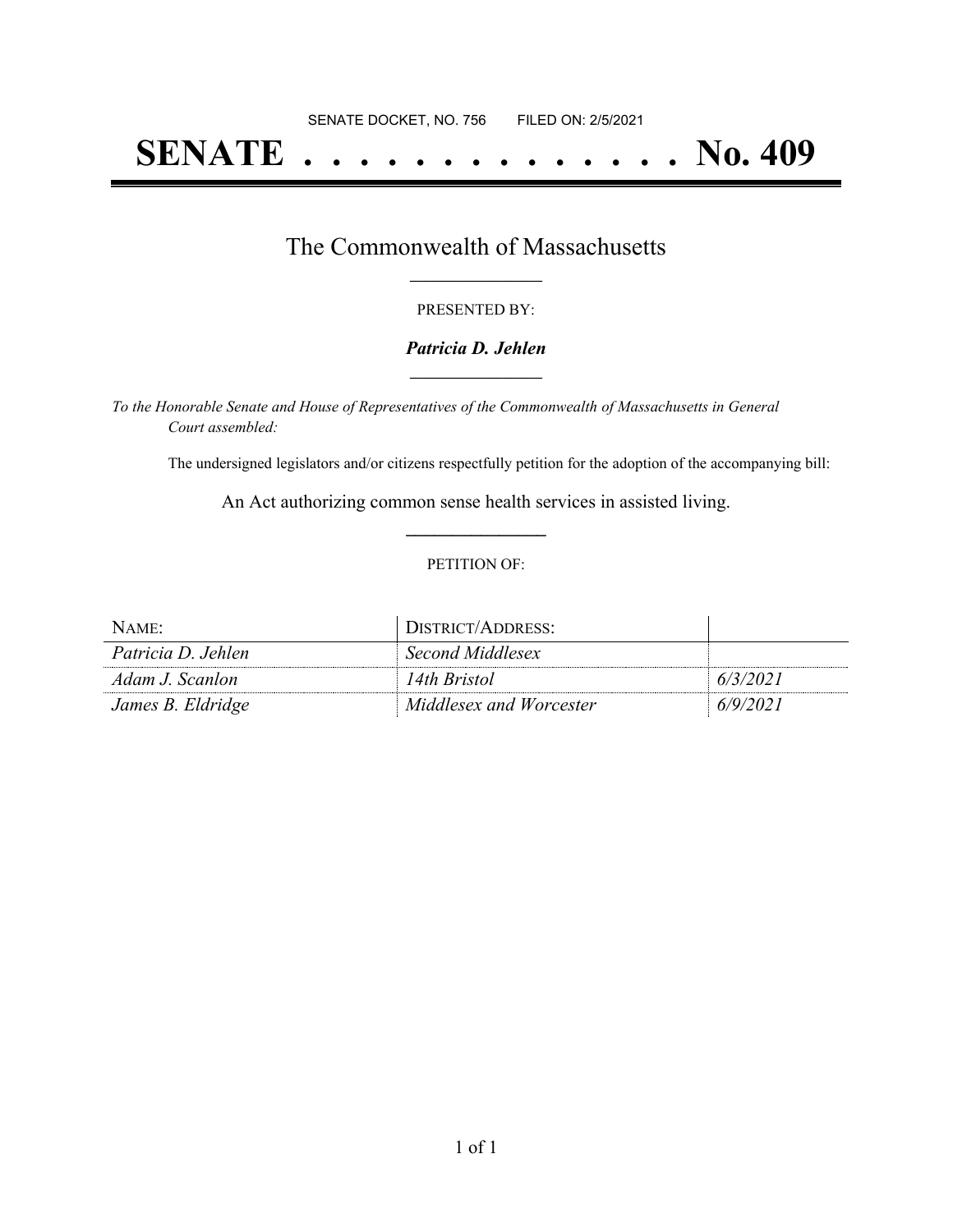SENATE DOCKET, NO. 756 FILED ON: 2/5/2021

# **SENATE . . . . . . . . . . . . . . No. 409**

By Ms. Jehlen, a petition (accompanied by bill, Senate, No. 409) of Patricia D. Jehlen for legislation to authorize common sense health services in assisted living. Elder Affairs.

### [SIMILAR MATTER FILED IN PREVIOUS SESSION SEE SENATE, NO. *2774* OF 2019-2020.]

## The Commonwealth of Massachusetts

**In the One Hundred and Ninety-Second General Court (2021-2022) \_\_\_\_\_\_\_\_\_\_\_\_\_\_\_**

**\_\_\_\_\_\_\_\_\_\_\_\_\_\_\_**

An Act authorizing common sense health services in assisted living.

Be it enacted by the Senate and House of Representatives in General Court assembled, and by the authority *of the same, as follows:*

1 SECTION 1. Section 1 of chapter 19D of the general laws, as appearing in the 2018

- 2 Official Edition, is hereby amended, by inserting after the definition for "elderly housing," the
- 3 following new definition:-
- 4 "Basic Health Services", injections; application or replacement of simple non-sterile

5 dressings; management of oxygen on a regular and continuing basis when the resident's medical

6 condition warrants; or application of ointments or drops.

7 SECTION 2. Section 10 of chapter 19D, is hereby amended by striking subsection

8 (5),and inserting in place thereof, the following subsection:-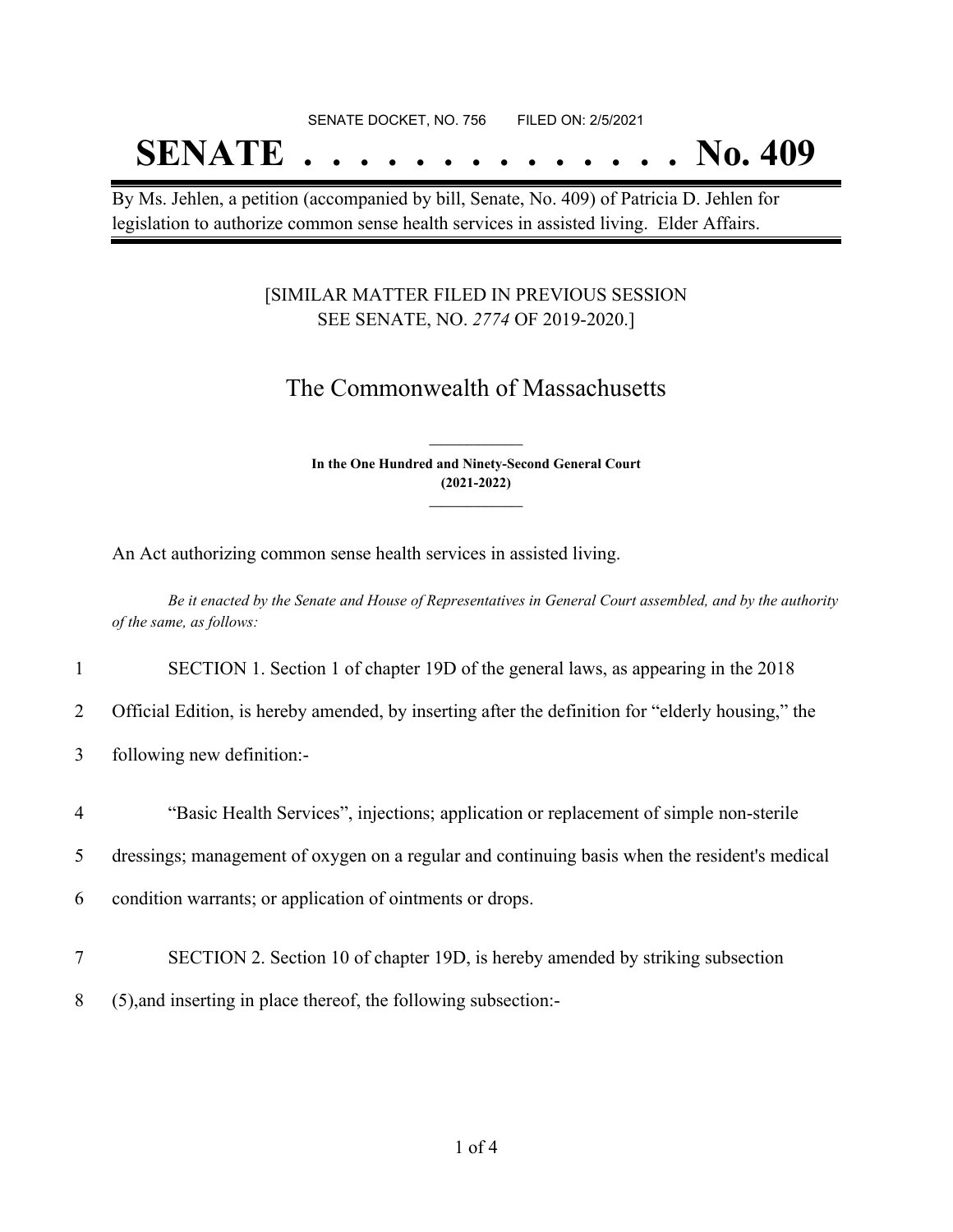- (5) For all residents whose service plans so specify, either or both self-administered medication management or basic health services by personnel meeting standards for professional qualifications and training set forth in the regulations.
- SECTION 3. Section 10 of chapter 19D, is hereby further amended in subsection (c) by inserting after the words, "for the provisions of," the following: - "basic health services, or."

 SECTION 4. Section 10 of chapter 19D, is hereby further amended by inserting after subsection (d), the following new subsections:-

 (e) The sponsor may advertise, market, and otherwise promote or provide or arrange for the provision of basic health services for assisted living residents and shall administer such care and services in accordance with the requirements set forth herein. A sponsor may not provide basic health services without submitting an operating plan to the Executive Office of Elder Affairs for its approval that explains how the residence's basic health services will meet the needs of its resident population or individual residents therein, and the staff qualifications and training for providing such services. Said operating plan shall specify whether all, or certain, of the enumerated basic health services will be offered, steps taken to provide adequate support and training to Licensed Practical Nurses and Registered Nurses who will provide such care, and the oversight and evaluation of basic health services, provided that no such plan shall restrict resident choice in the delivery of said services by outside health professionals.

 (f) The sponsor shall disclose to each resident the fees associated with provision of basic health services within the assisted living residence's residency agreement, and shall review such fees with the resident upon implementation and any revision to a service plan which includes provision of basic health services. Residents who receive basic health services must receive an

of 4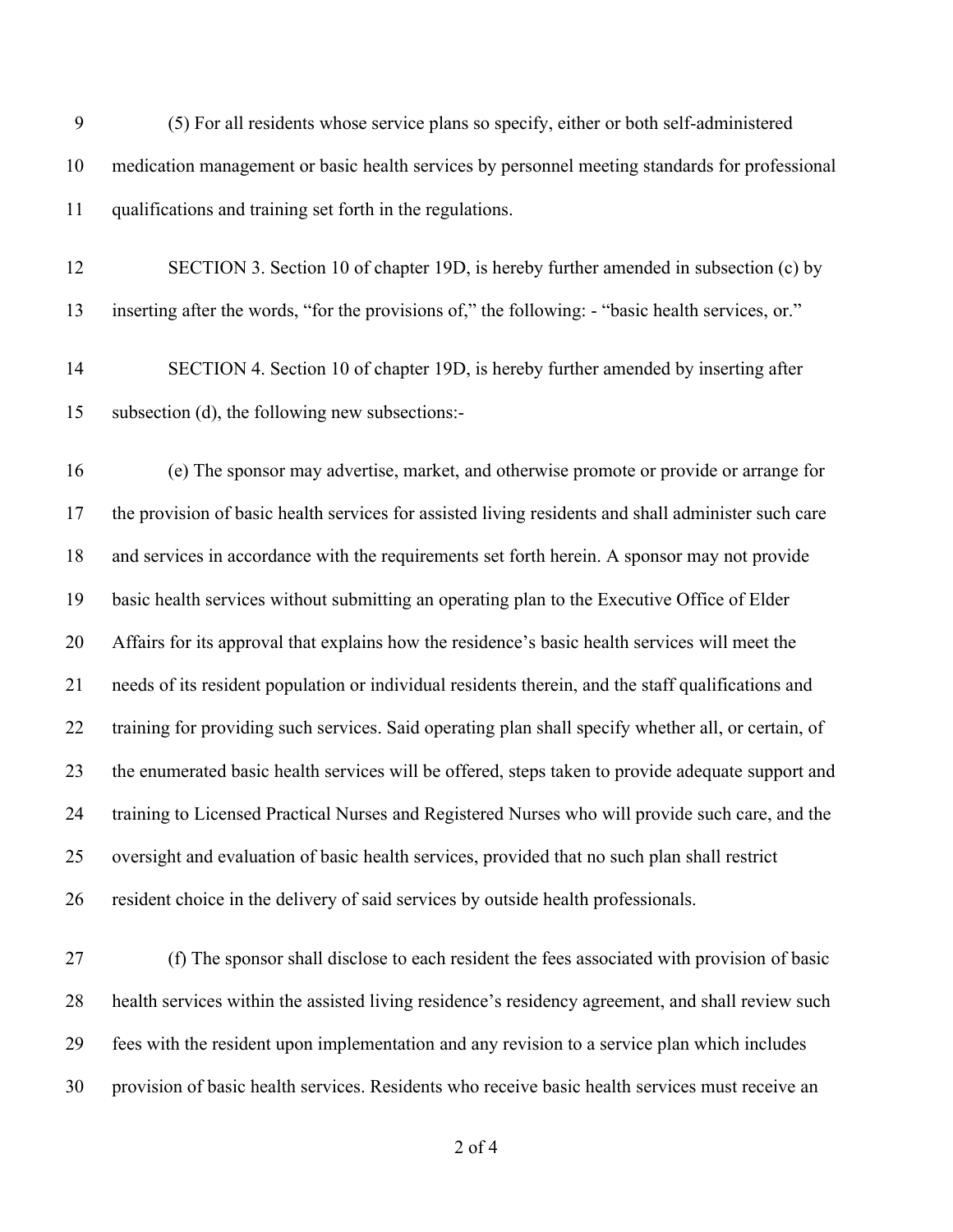additional service plan review on a quarterly basis. Residents shall have the opportunity to discontinue receiving basic health services from the sponsor upon written request to the sponsor and shall not be charged a cancellation fee or a fee for services not provided due to discontinuation of said services.

 (g) The Executive Office of Elder Affairs, in consultation with the Department of Public Health shall promulgate regulations governing the application, criteria for approval or disapproval, and ongoing oversight of basic health services authorized in this section. The Executive Office may impose an annual fee on participating assisted living residences to pay for oversight of basic health services.

 (h) To ensure patient safety and clinical competence in the application of subsections (e)- (g), the Executive Office of Elder Affairs and the Department of Public Health shall establish and implement a plan to facilitate communication between the department and the executive office and create a list of required components necessary for operating plans, including a requirement that when a residence is offering basic health services to one or more residents, staff shall have access to a Licensed Practical Nurse or Registered Nurse for consultation at all times, and said nurse is not required to be on the premises. The Executive Office of Elder Affairs shall make available electronic copies of the required components of operating plans on its website. The Executive Office of Elder Affairs may conduct annual compliance reviews on the documentation created and maintained by assisted living residences for any assisted living resident who received basic health services within the previous twelve month period.